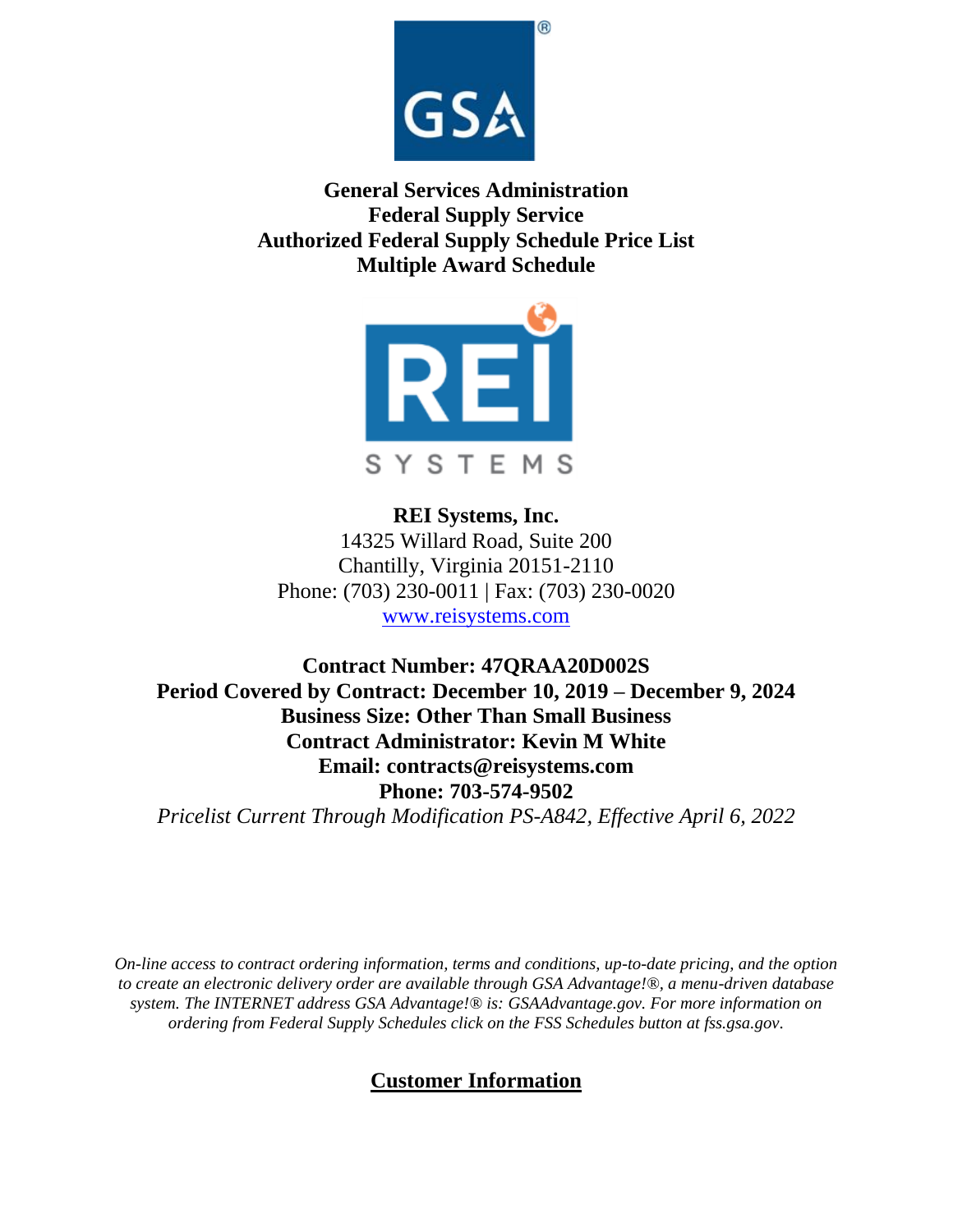

## **1a. Table of Awarded Special Item Number(s):**

| <b>SIN</b> | <b>SIN</b> Description                                          |  |  |
|------------|-----------------------------------------------------------------|--|--|
| 541611     | Management and Financial Consulting, Acquisition and Grants     |  |  |
|            | Management Support, and Business Program and Project Management |  |  |
|            | Services                                                        |  |  |
| <b>OLM</b> | Order-Level Materials (OLMs) - SUBJECT TO DISASTER              |  |  |
|            | <b>RECOVERY</b>                                                 |  |  |

**1b. Identification of the lowest priced model number and lowest unit price for that model for each special item number awarded in the contract.** Not Applicable

**1c. If the Contractor is proposing hourly rates a description of all corresponding commercial job titles, experience, functional responsibility and education for those types of employees or subcontractors who will perform services shall be provided.** See Pg. 5

**2. Maximum Order:** \$1,000,000

**3. Minimum Order:** \$100.00

**4. Geographic Coverage (delivery Area):** Domestic Only

**5. Point(s) of production (city, county, and state or foreign country):** Same as Contractor

**6. Discount from list prices or statement of net price:** GSA prices are Net

**7. Quantity discounts:** 1% for individual task orders exceeding the \$1 million-dollar threshold

**8. Prompt payment terms:** Net 30 Days. Information for Ordering Offices: Prompt payment terms cannot be negotiated out of the contractual agreement in exchange for other concessions.

**9a. Notification that Government purchase cards are accepted up to the micro-purchase threshold:** Government purchase cards are accepted up to the micro-purchase threshold

**9b. Notification whether Government purchase cards are accepted or are not accepted above the micro-purchase threshold:** Government purchase cards *are* accepted above the micro-purchase threshold

**10. Foreign items:** None

**11a. Time of Delivery:** 30 Days ARO

11b. Expedited Delivery: Contact Contractor 11c. Overnight and 2-day delivery: Contact Contractor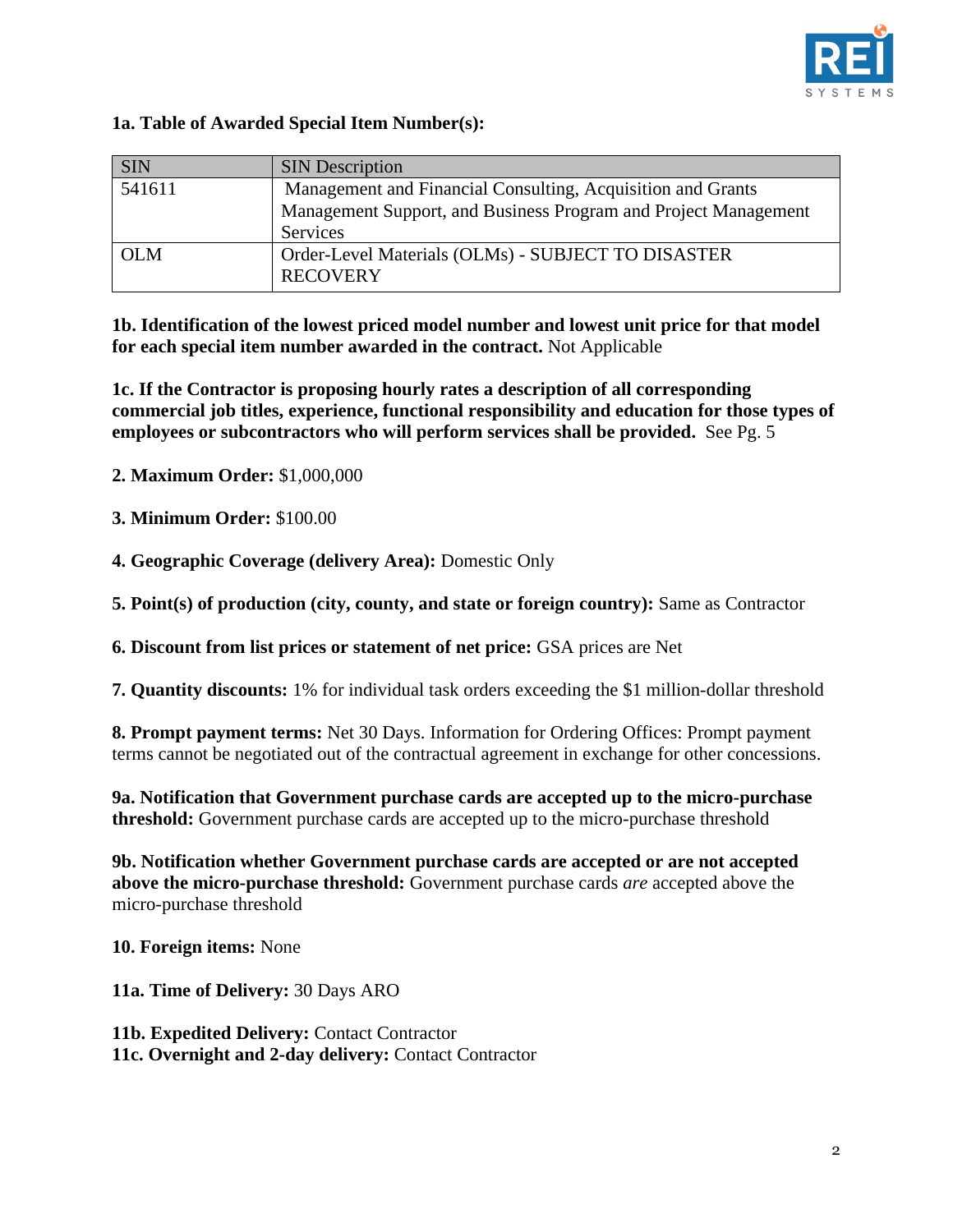

**11d. Urgent Requirements:** When the Federal Supply Schedule contract delivery period does not meet the bona fide urgent delivery requirements of an ordering agency, agencies are encouraged, if time permits, to contact the Contractor for the purpose of obtaining accelerated delivery. The Contractor shall reply to the inquiry within 3 workdays after receipt. (Telephonic replies shall be confirmed by the Contractor in writing.) If the Contractor offers an accelerated delivery time acceptable to the ordering agency, any order(s) placed pursuant to the agreed upon accelerated delivery time frame shall be delivered within this shorter delivery time and in accordance with all other terms and conditions of the contract.

**12. F.O.B Points(s):** Destination

**13a. Ordering Address(es):** 14325 Willard Road, Suite 200 Chantilly, Virginia 20151-2110 Phone: 703-574-9502 Email: mobis@reisystems.com

**13b. Ordering procedures:** For supplies and services, the ordering procedures, information on Blanket Purchase Agreements (BPA's) are found in Federal Acquisition Regulation (FAR) 8.405-3.

**14. Payment address(es):** 14325 Willard Road, Suite 200 Chantilly, Virginia 20151-2110 Phone: 703-230-0011 Email: accounting@reisystems.com

**15. Warranty provision:** Contractor's Standard Commercial Warranty

**16. Export Packing Charges:** Not Applicable

**17. Terms and conditions of Government purchase card acceptance (any thresholds above the micro-purchase level):** Contact Contractor

**18. Terms and conditions of rental, maintenance, and repair:** Not Applicable

**19. Terms and conditions of installation:** Not Applicable

**20. Terms and conditions of repair parts indicating date of parts price lists and any discounts from list prices:** Not Applicable

**20a.Terms and conditions for any other services:** Not Applicable

**21. List of service and distribution points:** Not Applicable

**22. List of participating dealers:** Not Applicable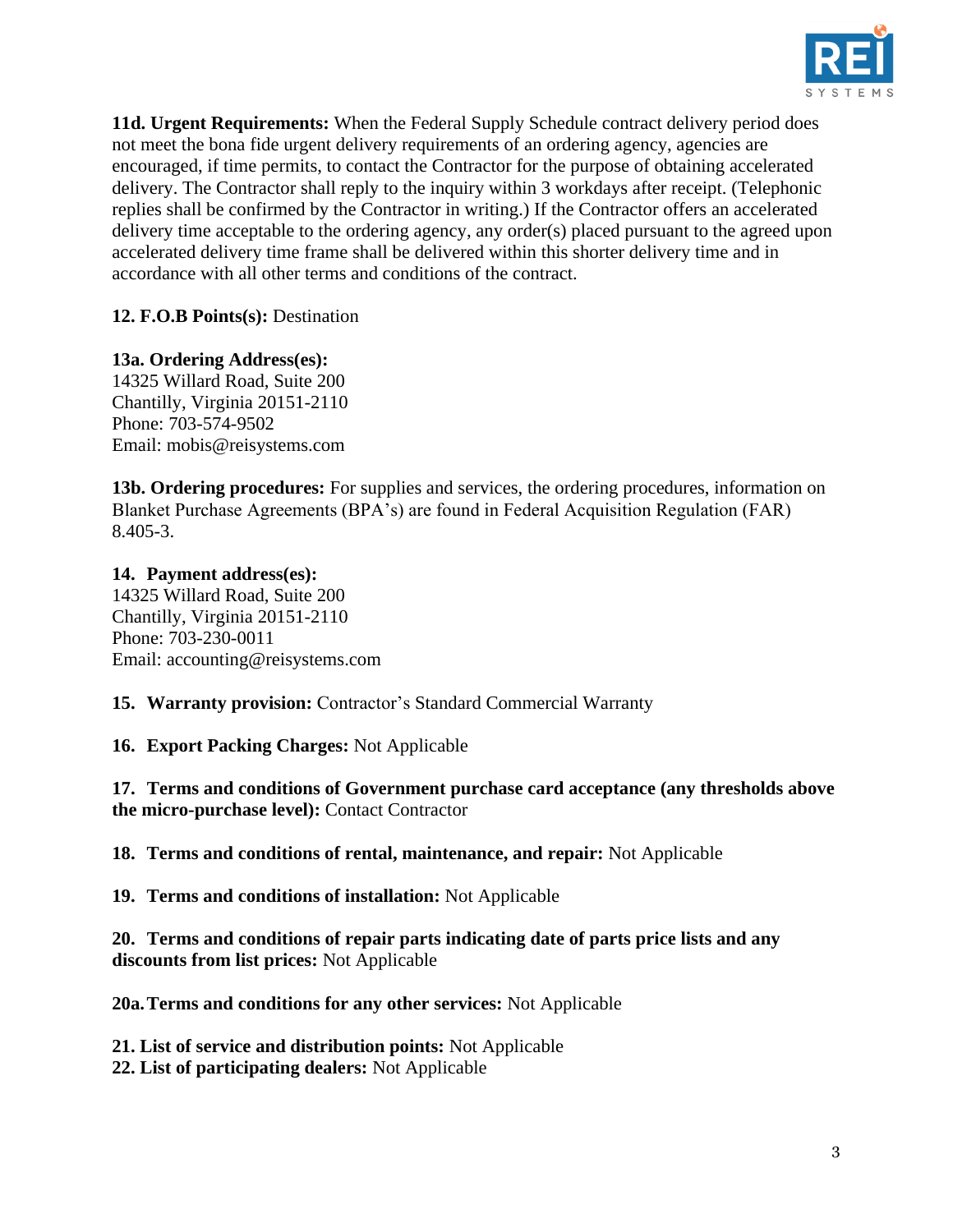

**23. Preventive maintenance:** Not Applicable

**24a. Special attributes such as environmental attributes:** Not Applicable

**24b. If applicable, indicate that Section 508 compliance information is available on Electronic and Information Technology (EIT) supplies and services and show where full details can be found (e.g. contactor's website or other location.) The EIT standards can be found at:** [www.Section508.gov/.](http://www.section508.gov/)

**25. Data Universal Numbering System (DUNS) number:** 608999520

**26. Notification regarding registration in System for Award Management (SAM):**  Registered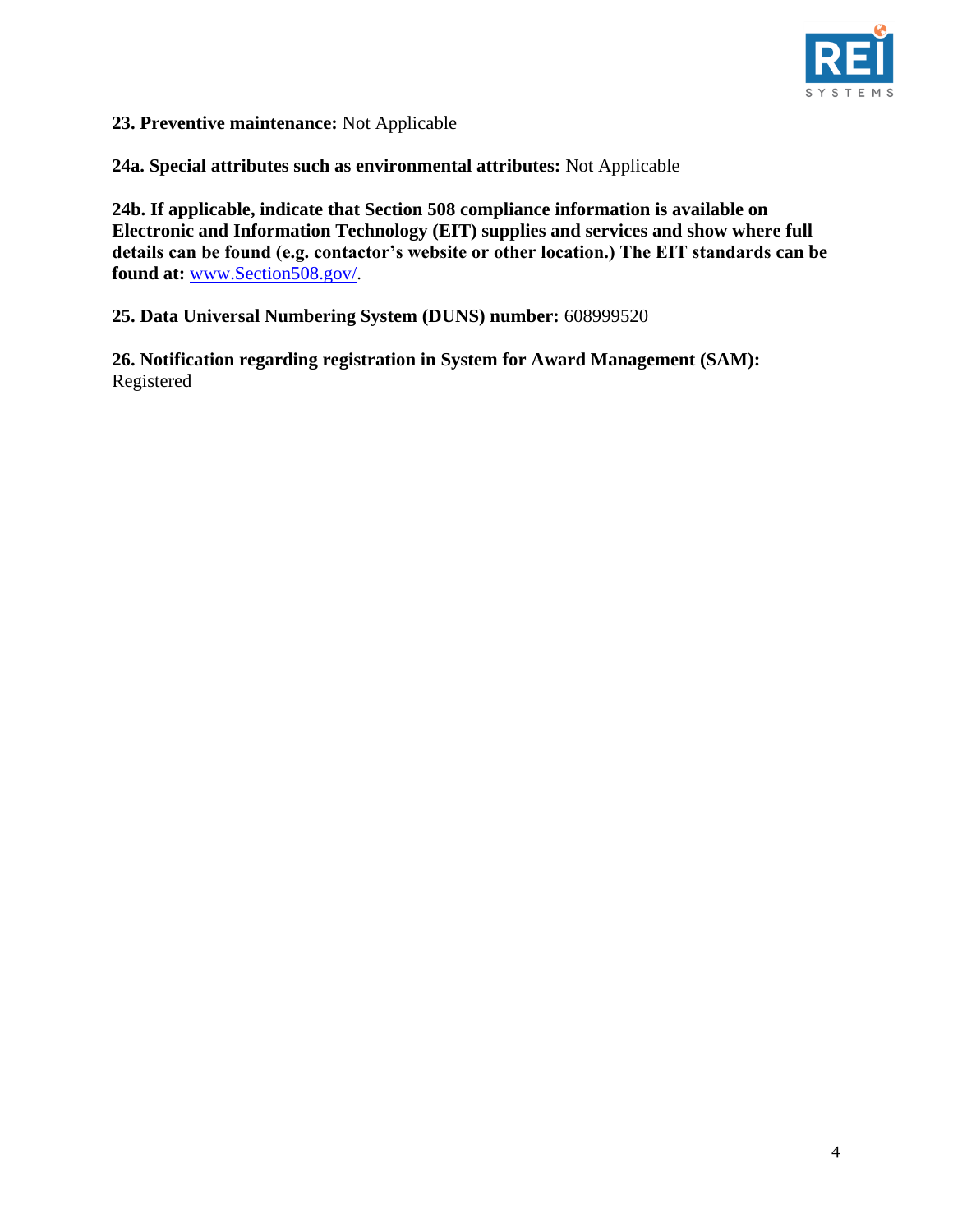

| <b>GSA 5 Year Pricing</b> |
|---------------------------|
|---------------------------|

| <b>SINs</b> | <b>Labor Category</b>              | Year 1   | Year 2   | Year 3   | Year 4   | Year 5   |
|-------------|------------------------------------|----------|----------|----------|----------|----------|
| 541611      | Consultant (Junior)                | \$80.06  | \$82.22  | \$84.44  | \$86.72  | \$89.06  |
| 541611      | Consultant                         | \$101.70 | \$104.45 | \$107.27 | \$110.17 | \$113.14 |
|             | (Associate)                        |          |          |          |          |          |
| 541611      | Consultant                         | \$110.02 | \$112.99 | \$116.04 | \$119.18 | \$122.39 |
| 541611      | Consultant<br>(Managing)           | \$140.34 | \$144.13 | \$148.02 | \$152.02 | \$156.12 |
| 541611      | Consultant (Senior)                | \$148.11 | \$152.11 | \$156.22 | \$160.43 | \$164.77 |
| 541611      | <b>Consultant SME</b>              | \$197.48 | \$202.81 | \$208.29 | \$213.91 | \$219.69 |
|             | (Junior)                           |          |          |          |          |          |
| 541611      | <b>Consultant SME</b><br>(Mid)     | \$213.56 | \$219.32 | \$225.24 | \$231.33 | \$237.57 |
| 541611      | Principal                          | \$222.17 | \$228.16 | \$234.33 | \$240.65 | \$247.15 |
| 541611      | <b>Quality Analyst</b><br>(Junior) | \$86.89  | \$89.24  | \$91.65  | \$94.12  | \$96.66  |
| 541611      | <b>Process Analyst</b>             | \$98.74  | \$101.41 | \$104.14 | \$106.96 | \$109.84 |
| 541611      | <b>Quality Analyst</b><br>(Senior) | \$123.43 | \$126.76 | \$130.18 | \$133.70 | \$137.31 |
| 541611      | Project Manager<br>(Associate)     | \$151.17 | \$155.25 | \$159.45 | \$163.75 | \$168.17 |
| 541611      | Project Manager                    | \$172.80 | \$177.46 | \$182.25 | \$187.17 | \$192.23 |
| 541611      | Program Executive                  | \$296.22 | \$304.22 | \$312.43 | \$320.87 | \$329.53 |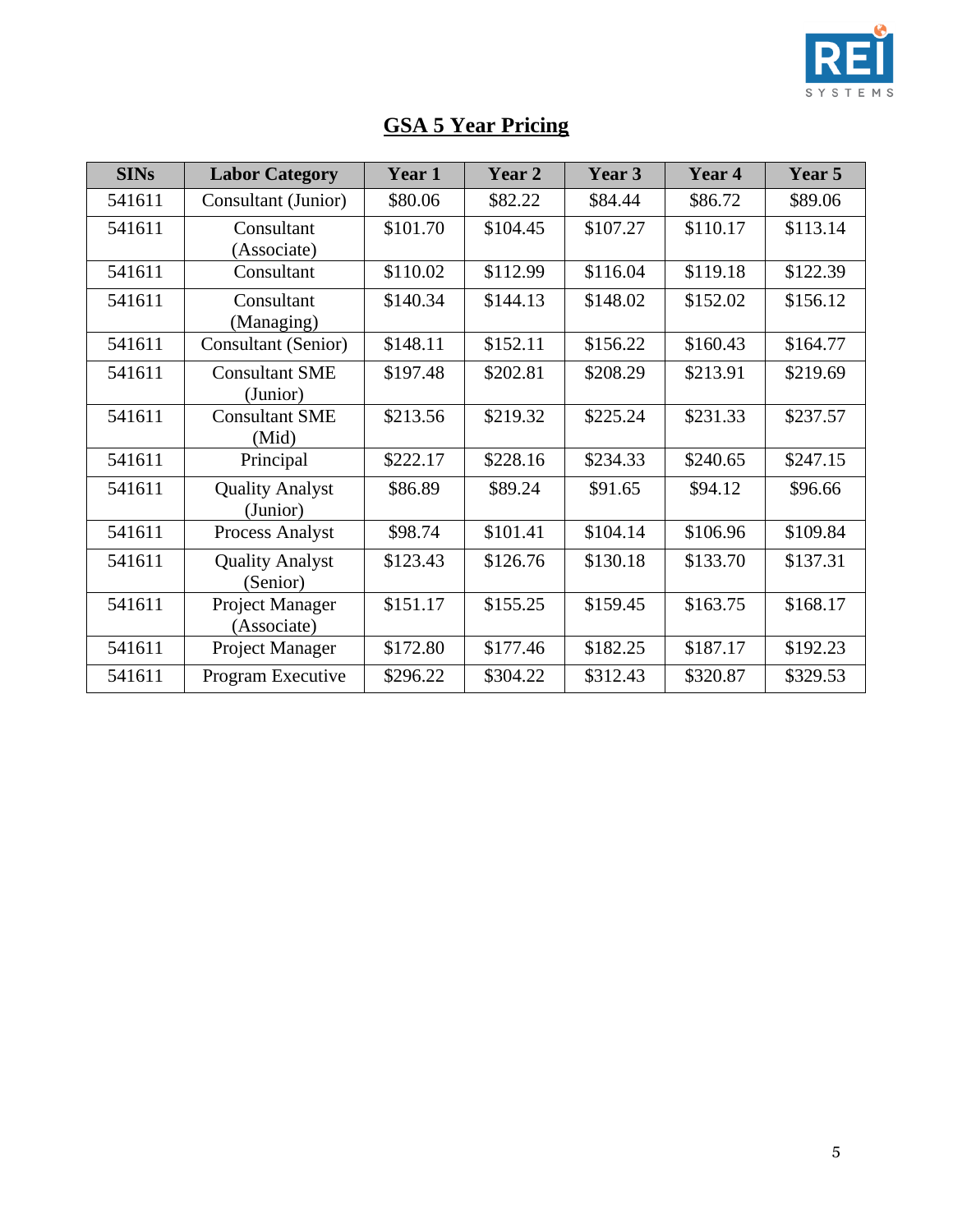

| <b>Permissible Substitutions of Experience for Education</b> |                                                                                |  |  |  |
|--------------------------------------------------------------|--------------------------------------------------------------------------------|--|--|--|
| <b>Degree</b>                                                | <b>Permissible Substitution</b>                                                |  |  |  |
| <b>MA/MS</b>                                                 | BA/BS or other relevant Bachelors' degree $+3$ years of relevant<br>experience |  |  |  |
| BA/BS                                                        | $AA/AS$ or other Associates' degree $+4$ years of relevant experience          |  |  |  |
| AA/AS                                                        | HS Diploma or $GED + 3$ years of relevant experience                           |  |  |  |

## **Labor Category Descriptions**

### **Consultant (Junior)**

**Functional Responsibility:** The Junior Consultant works as part of a larger team with support from colleagues to perform analysis based upon direction from more senior members of a project team.

**Minimum Education/Experience:** Bachelors/0

#### **Consultant (Associate)**

**Functional Responsibility:** The Associate Consultant works as part of a team to solve problems to solve problems and perform customer analysis, economic analysis, or other types of analysis under the supervision of more senior team members.

**Minimum Education/Experience:** Bachelors/1

#### **Consultant**

**Functional Responsibility:** The Consultant works with client personnel to solve problems within a specific area of expertise. Consultants require little direction, and work independently, offering valuable expertise in a specific domain, functional area, or analytic discipline. **Minimum Education/Experience:** Bachelors/3

#### **Consultant (Managing)**

**Functional Responsibility:** The Managing Consultant works directly with senior client personnel to frame and manage a team that solves complex problems, bringing several areas of related expertise to bear. Managing Consultants supervise a team and lead execution of multiple small or medium sized tasks, or a single large task. They are skilled at project planning and control, and frequently develop and deliver oral presentations as well as written products. **Minimum Education/Experience:** Bachelors/10

#### **Consultant (Senior)**

**Functional Responsibility:** The Senior Consultant works directly with senior client personnel to frame and manage a team that solves complex problems, bringing several areas of related expertise to bear. Senior Consultants supervise a team and lead execution of multiple small or medium sized tasks, or a single large task. They are skilled at project planning and control, and frequently develop and deliver oral presentations as well as written products. **Minimum Education/Experience:** Bachelors/7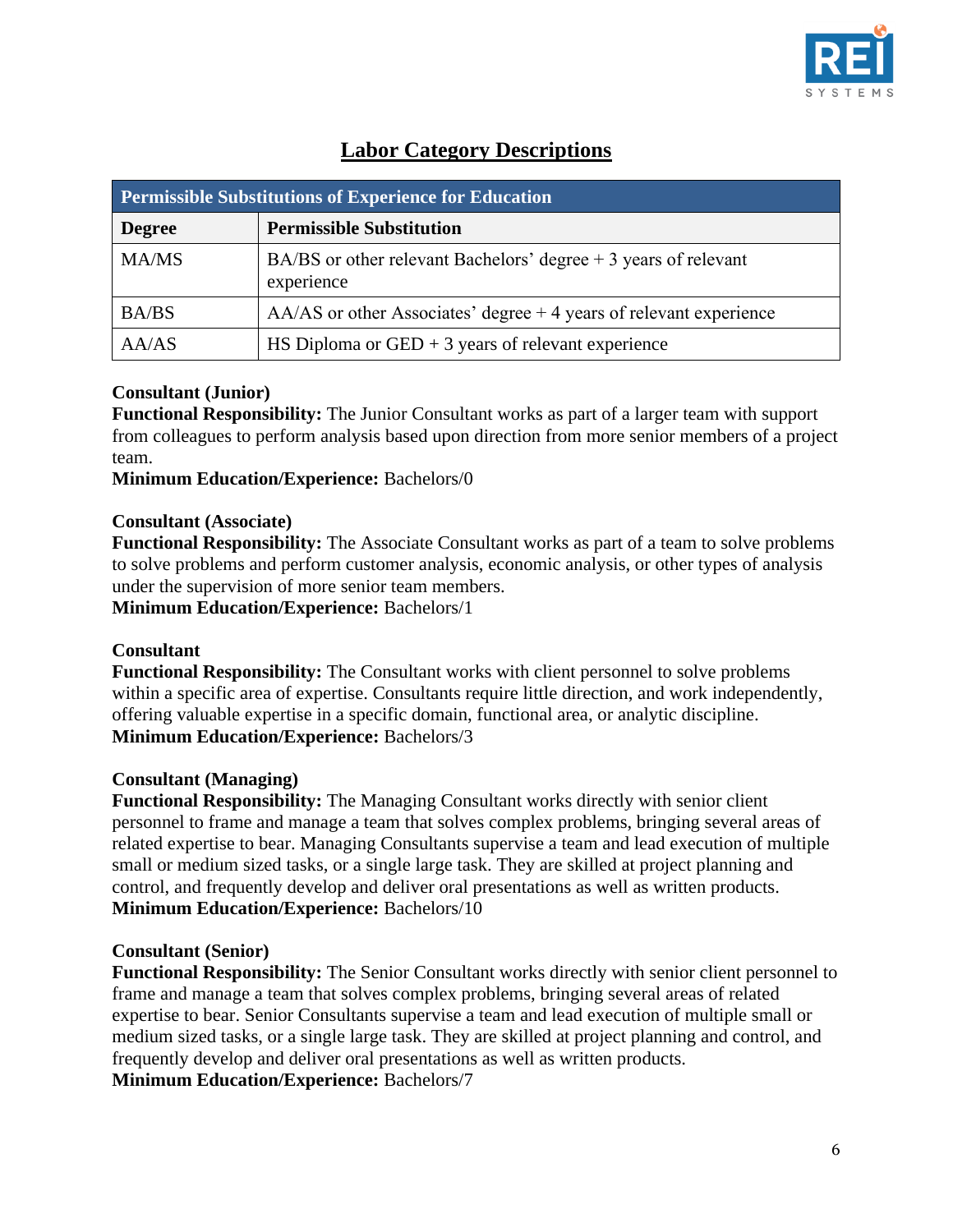

### **Consultant SME (Junior)**

**Functional Responsibility:** The Junior Consultant SME is an expert in a particular domain or functional field. The Junior Consultant SME should hold or be seeking certifications appropriate to the field, and actively participate in related professional organizations. **Minimum Education/Experience:** Masters/10

#### **Consultant SME (Mid)**

**Functional Responsibility:** The Mid Consultant SME is an expert and thought leader in a particular domain and a functional field. The Mid Consultant SME is likely to have obtained certifications appropriate to the field, and to actively participate in related professional organizations. He or she has an extensive, experience-based familiarity with best practices in the domain or functional area.

**Minimum Education/Experience:** Masters/6

#### **Principal**

**Functional Responsibility:** The Principal works with senior or executive level client personnel to conceptualize the overall program and support that are needed, to assemble multiple project teams, and oversee execution of large tasks successfully. The Principal has well-defined functional and domain expertise, is skilled at project planning and control, and is effective in developing, delivering, and guiding others in oral presentations and written products. **Minimum Education/Experience:** Masters/12

#### **Quality Analyst (Junior)**

**Functional Responsibility:** The Quality Analyst - Junior evaluates project outcomes; helps identify contingencies and interactions and contributes to successful project execution. He or she assists in developing deliverables needed to achieve project objectives on-time and on-budget. **Minimum Education/Experience:** Associates/3

#### **Process Analyst**

**Functional Responsibility:** The Process Analyst, under supervision, helps to develop components of project plans, observes, understands and describes business processes, analyzes process design alternatives, may recommend options for improvement, and contributes to successful project execution. He or she assists in developing analytic components of deliverables.

**Minimum Education/Experience:** Bachelors/2

#### **Quality Analyst (Senior)**

**Functional Responsibility:** The Senior Quality Analyst works directly with client personnel to define and solve problems within two or more areas of related expertise. The Senior Quality Analyst supervises more junior personnel and lead execution of small- and medium-sized tasks within the context of an overall effort.

**Minimum Education/Experience:** Bachelors/5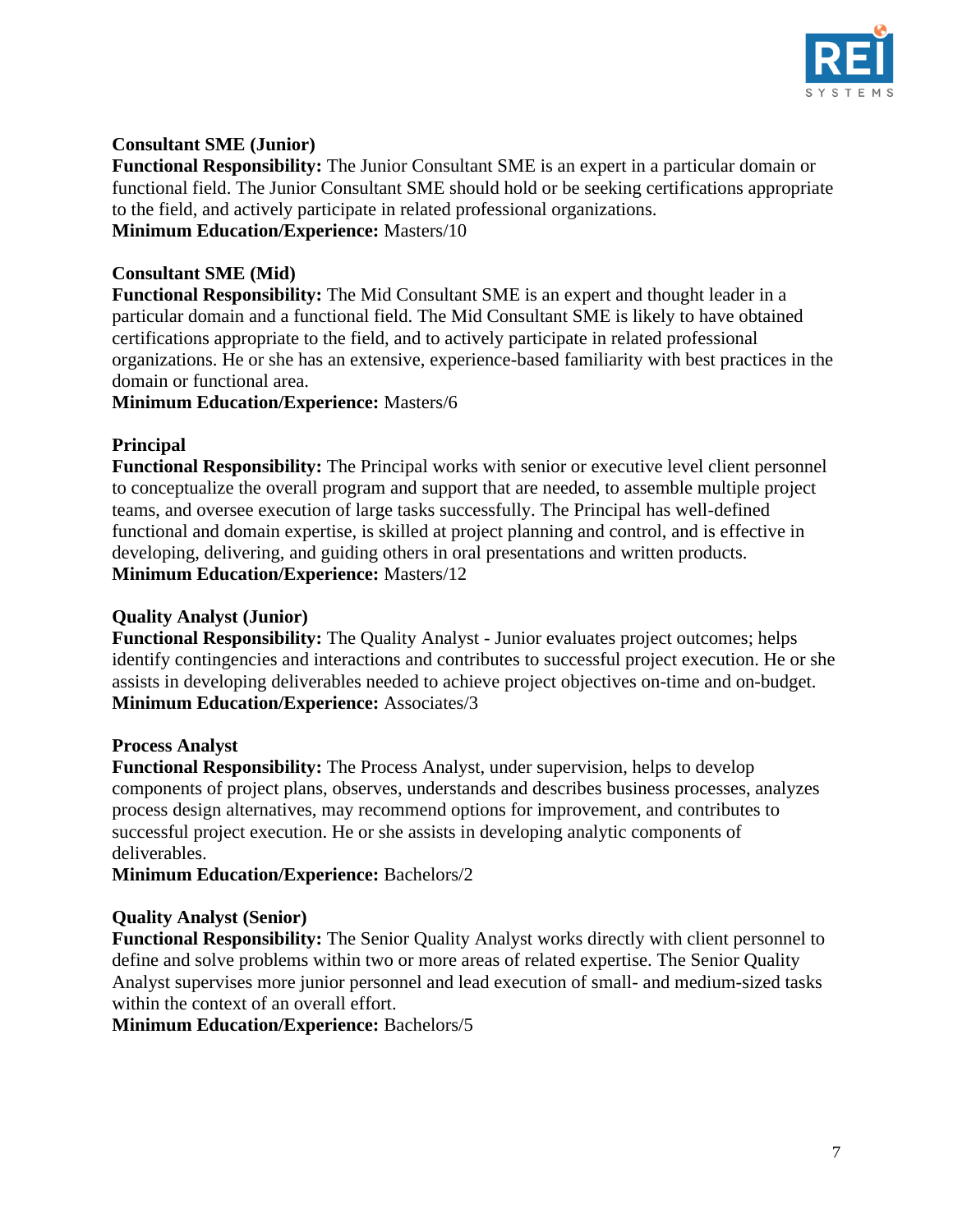

## **Project Manager (Associate)**

**Functional Responsibility:** The Associate Project Manager manages small- and medium-sized projects and tasks, and may assist in managing larger projects, working toward successful, ontime, on-budget execution within the context of a larger program and mission. He or she works with client personnel to carry out projects. The Associate Project Manager helps to manage project resource usage. He or she is skilled at project planning and guiding junior staff to execute project support assignments. The Associate Project Manager develops project plans and status reports and helps identify/resolve project issues or escalate them as appropriate. **Minimum Education/Experience:** Bachelors/8

## **Project Manager**

**Functional Responsibility:** The Project Manager manages one or more projects, overseeing successful, on-time, on-budget execution within the context of a larger program and mission. He or she works with senior level client personnel as well as program stakeholders to carry out projects, including helping to define and launch projects. The Project Manager is likely to hold or be working toward certification as a Project Management Professional (PMP). He or she helps determine resource requirements and is accountable for project resource usage. The Project Manager is skilled at project planning, as well as delegating tasks and guiding more junior staff to successful outcomes. He or she is effective in developing and written products including project plans and status reports and identifying/resolving issues that may present an obstacle to timely project success.

**Minimum Education/Experience:** Masters/8

#### **Program Executive**

**Functional Responsibility:** The Program Executive has overall leadership responsibility for support of multiple clients in a particular domain. He/she oversees multiple complex programs, providing strategic insight to clients in addressing current issues as well as foreseeing and preparing for future challenges. The Program Executive has deep functional expertise and is a trusted advisor to senior executives and political appointees as they consider how to work with other agencies and levels of government to achieve mission success.

**Minimum Education/Experience:** Masters/15